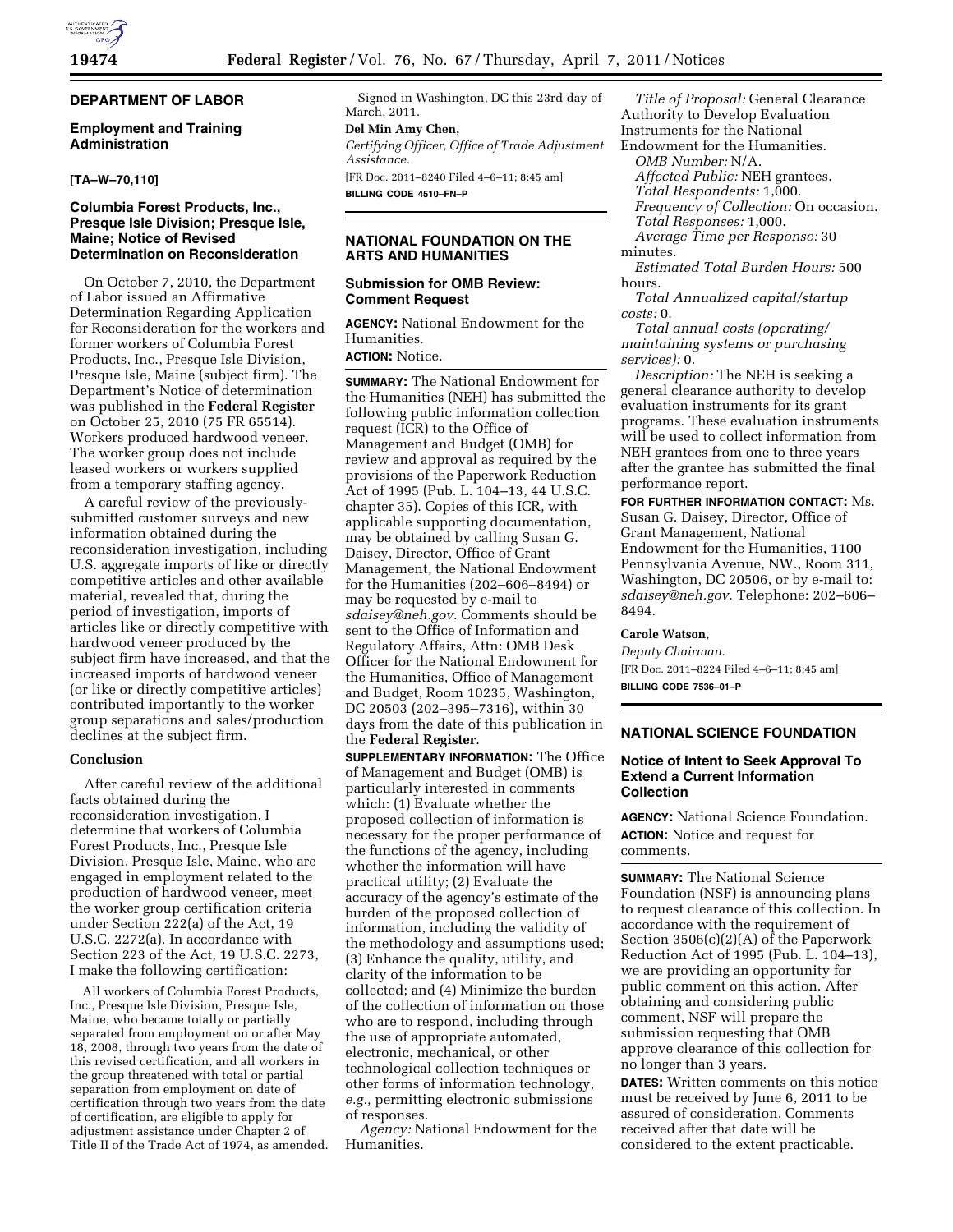**ADDRESSES:** Written comments regarding the information collection and requests for copies of the proposed information collection request should be addressed to Suzanne Plimpton, Reports Clearance Officer, National Science Foundation, 4201 Wilson Blvd., Rm. 295, Arlington, VA 22230, or by e-mail to *[splimpto@nsf.gov.](mailto:splimpto@nsf.gov)* 

#### **FOR FURTHER INFORMATION CONTACT:**

Contact Suzanne H. Plimpton, Reports Clearance Officer, National Science Foundation, 4201 Wilson Boulevard, Suite 295, Arlington, Virginia 22230; telephone (703) 292–7556; or send email to *[splimpto@nsf.gov.](mailto:splimpto@nsf.gov)* Individuals who use a telecommunications device for the deaf (TDD) may call the Federal Information Relay Service (FIRS) at 1– 800–877–8339 between 8 a.m. and 8 p.m., Eastern time, Monday through Friday.

#### **SUPPLEMENTARY INFORMATION:**

*Title of Collection:* Application for NATO Advanced Study Institutes Travel Award and NATO Advanced Study Institutes Travel Award Report Form.

*OMB Approval Number:* 3145–0001. *Expiration Date of Approval:* June 30, 2011.

*Type of Request:* Intent to seek approval to extend a current information collection for three years.

*Abstract:* The North Atlantic Treaty Organization (NATO) initiated its Advanced Study Institutes Program in 1958 modeled after a small number of very successful summer science "courses" that were held in Europe and that sought to rebuild Europe's science strength following World War II. The goal was to bring together both students and researchers from the leading centers of research in highly targeted fields of science and engineering to promote the ''American'' approach to advanced learning, spirited give-and-take between students and teachers, that was clearly driving the rapid growth of U.S. research strength. Today the goal remains the same; but due to the expansion of NATO, each year an increasing number of ASIs are held in NATO Partner Countries along with those held in NATO Member Countries. In the spirit of cooperation with this important activity, the Foundation inaugurated in 1959 a small program of travel grants for advanced graduate students to assist with the major cost of such participation, that of transatlantic travel. It remains today a significant means for young scientists and engineers to develop contact with their peers throughout the world in their respective fields of specialization.

The Advanced Study Institutes (ASI) travel awards are offered to advanced graduate students, to attend one of the NATO's ASIs held in the NATOmember and partner countries of Europe. The NATO ASI program is targeted to those individuals nearing the completion of their doctoral studies in science, technology, engineering and mathematics (STEM) who can take advantage of opportunities to become familiar with progress in their respective fields of specialization in other countries.

The Division of Graduate Education (DGE) in the Education and Human Resources (EHR) Directorate administers the NATO ASI Travel Awards Program. The following describes the procedures for the administration of the Foundation's NATO Advanced Study Institute (ASI) Travel Awards, which provide travel support for a number of U.S. graduate students to attend the ASIs scheduled for Europe.

#### • Advanced Study Institute Determination

Once NATO has notified DGE that the schedule of institutes is final, and DGE has received the descriptions of each institute, DGE determines which institutes NSF will support. The ASI travel award program supports those institutes that offer instruction in the STEM fields traditionally supported by NSF as published in *Guide to Programs.*  The program will not support institutes that deal with clinical topics, biomedical topics, or topics that have disease-related goals. Examples of areas of research that will not be considered are epidemiology; toxicology; the development or testing of drugs or procedures for their use; diagnosis or treatment of physical or mental disease, abnormality, or malfunction in human beings or animals; and animal models of such conditions. However, the program does support institutes that involve research in bioengineering, with diagnosis or treatment-related goals that apply engineering principles to problems in biology and medicine while advancing engineering knowledge. The program also supports bioengineering topics that aid persons with disabilities. Program officers from other Divisions in NSF will be contacted should scientific expertise outside of DGE be required in the determination process.

## • Solicitation for Nominations

Following the final determination as to which Advanced Study Institutes NSF will support, DGE contacts each institute director to ask for a list of up to 5 nominations to be considered for NSF travel support.

#### • DGE/EHR Contact With the Individuals Nominated

Each individual who is nominated by a director will be sent the rules of eligibility, information about the amount of funding available, and the forms (NSF Form 1379, giving our Division of Financial Management (DFM) electronic banking information; NSF Form 1310 (already cleared), and NSF Form 192 (Application for International Travel Grant)) necessary for our application process.

#### • The Funding Process

Once an applicant has been selected to receive NSF travel award support, his or her application is sent to DFM for funding. DFM electronically transfers the amount of \$1000 into the bank or other financial institution account identified by the awardee.

Our plan is to have the \$1000 directly deposited into the awardee's account prior to the purchase of their airline ticket. An electronic message to the awardee states that NSF is providing support in the amount of \$1000 for transportation and miscellaneous expenses. The letter also states that the award is subject to the conditions in F.L. 27, *Attachment to International Travel Grant,* which states the U.S. flagcarrier policy.

As a follow-up, each ASI director may be asked to verify whether all NSF awardees attended the institute. If an awardee is identified as not utilizing the funds as prescribed, we contact the awardee to retrieve the funds. However, if our efforts are not successful, we will forward the awardee's name to the Division of Grants and Agreements (DGA), which has procedures to deal with that situation.

We also ask the awardee to submit a final report on an NSF Form 250, which we provide as an attachment to the electronic award message.

• Selection of Awardees

The criteria used to select NSF Advanced Study Institute travel awardees are as follows:

1. The applicant is an advanced graduate student.

2. We shall generally follow the order of the nominations, listed by the director of the institute, within priority level.

3. Those who have not attended an ASI in the past will have a higher priority than those who have.

4. Nominees from different institutions and research groups have higher priority than those from the same institution or research group. (Typically, no more than one person is invited from a school or from a research group.)